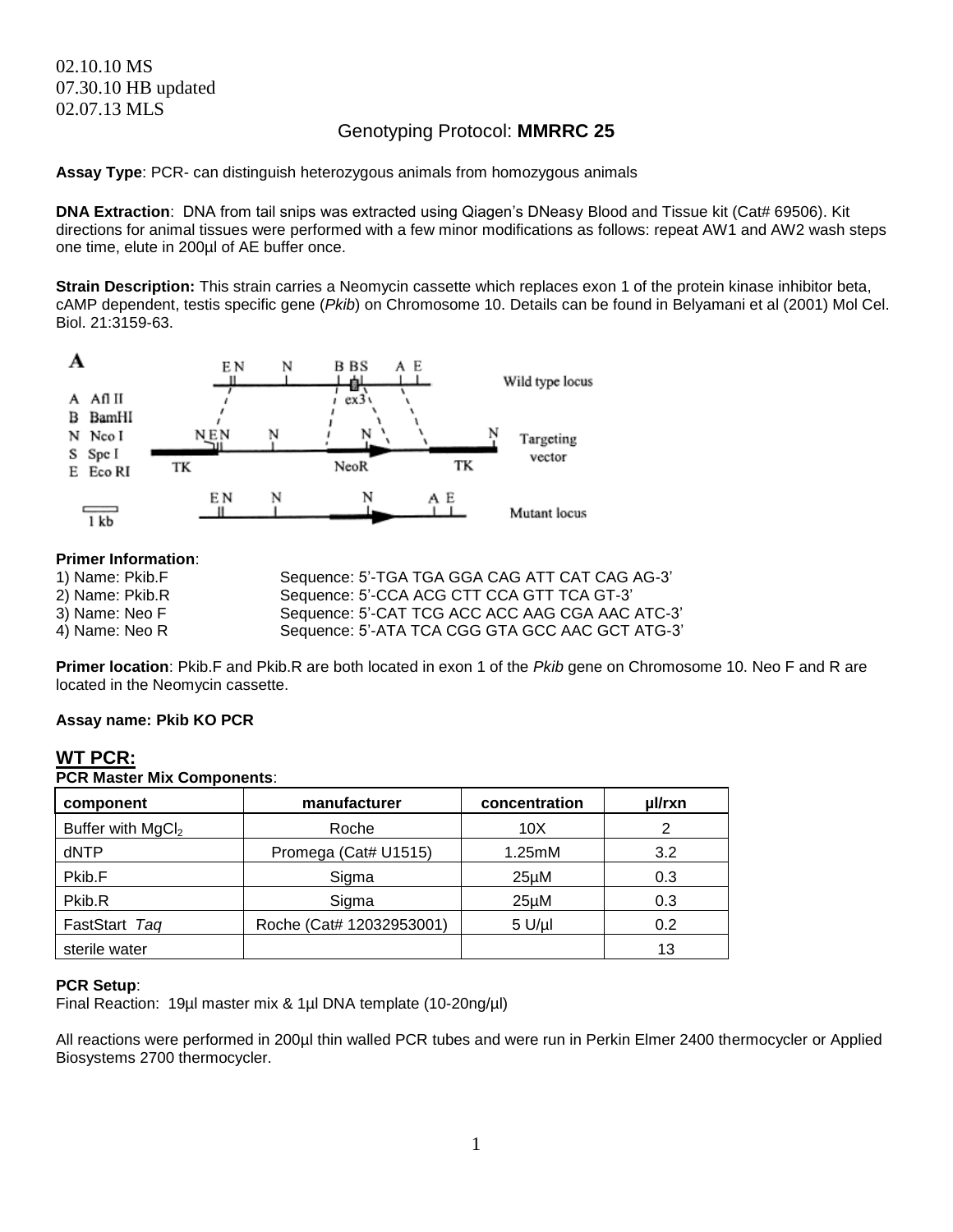### 02.10.10 MS

07.30.10 HB updated

02.07.13 MLS

- **Cycle Parameters**: 1)  $95^{\circ}$ C 3 minutes 2)  $94^{\circ}$ C 20 seconds  $3)$  63<sup>°</sup>C 25 seconds 4)  $72^{\circ}$ C 30 seconds 5) Repeat steps 2-4 34 times for a total of 35 cycles  $72^{\circ}$ C 10 minutes<br>  $72^{\circ}$ C 10 minutes<br>  $72^{\circ}$ C hold until re
- 7) hold until refrigerate product

# **Product Analysis**:

All products were analyzed on the Qiaxcel (instrument and all supplies from Qiagen) with the Qiaxcel DNA Screening Kit (Cat# 929004).

Alignment Marker: QX Alignment Marker 15bp/1kb (Cat# 929521) Size Marker: QX DNA Size Marker 50bp-800bp (Cat# 929556) Method: AM320 Injection: 10s at 5KV Separation: 320s at 6KV

# **Expected product: WT: 159 bp**

# **Mut PCR:**

### **PCR Master Mix Components**:

| component                     | manufacturer             | concentration     | ul/rxn |
|-------------------------------|--------------------------|-------------------|--------|
| Buffer with MgCl <sub>2</sub> | Roche                    | 10 <sub>X</sub>   |        |
| dNTP                          | Promega (Cat# U1515)     | 1.25mM            | 3.2    |
| Neo F                         | Sigma                    | $25\mu$ M         | 0.3    |
| Neo R                         | Sigma                    | 25 <sub>µ</sub> M | 0.3    |
| FastStart Tag                 | Roche (Cat# 12032953001) | $5$ U/ $\mu$ I    | 0.2    |
| sterile water                 |                          |                   | 13     |

# **PCR Setup**:

Final Reaction: 19µl master mix & 1µl DNA template (10-20ng/µl)

All reactions were performed in 200µl thin walled PCR tubes and were run in Perkin Elmer 2400 thermocycler or Applied Biosystems 2700 thermocycler.

#### **Cycle Parameters**:

- 1)  $95^{\circ}$ C 3 minutes<br>2)  $94^{\circ}$ C 30 second
- 2)  $94^{\circ}$ C 30 seconds
- 3)  $68^{\circ}$ C 30 seconds
- 4)  $72^{\circ}$ C 1 minute
- 5) Repeat steps 2-4 34 times for a total of 35 cycles
- 6)  $72^{\circ}$ C 10 minutes
- 7)  $4^{\circ}$ C hold until refrigerate product

# **Product Analysis**:

All products were analyzed on the Qiaxcel (instrument and all supplies from Qiagen) with the Qiaxcel DNA Screening Kit (Cat# 929004).

Alignment Marker: QX Alignment Marker 15bp/1kb (Cat# 929521) Size Marker: QX DNA Size Marker 50bp-800bp (Cat# 929556) Method: AM320 Injection: 10s at 5KV Separation: 320s at 6KV

#### **Expected product: Mut: 289bp**